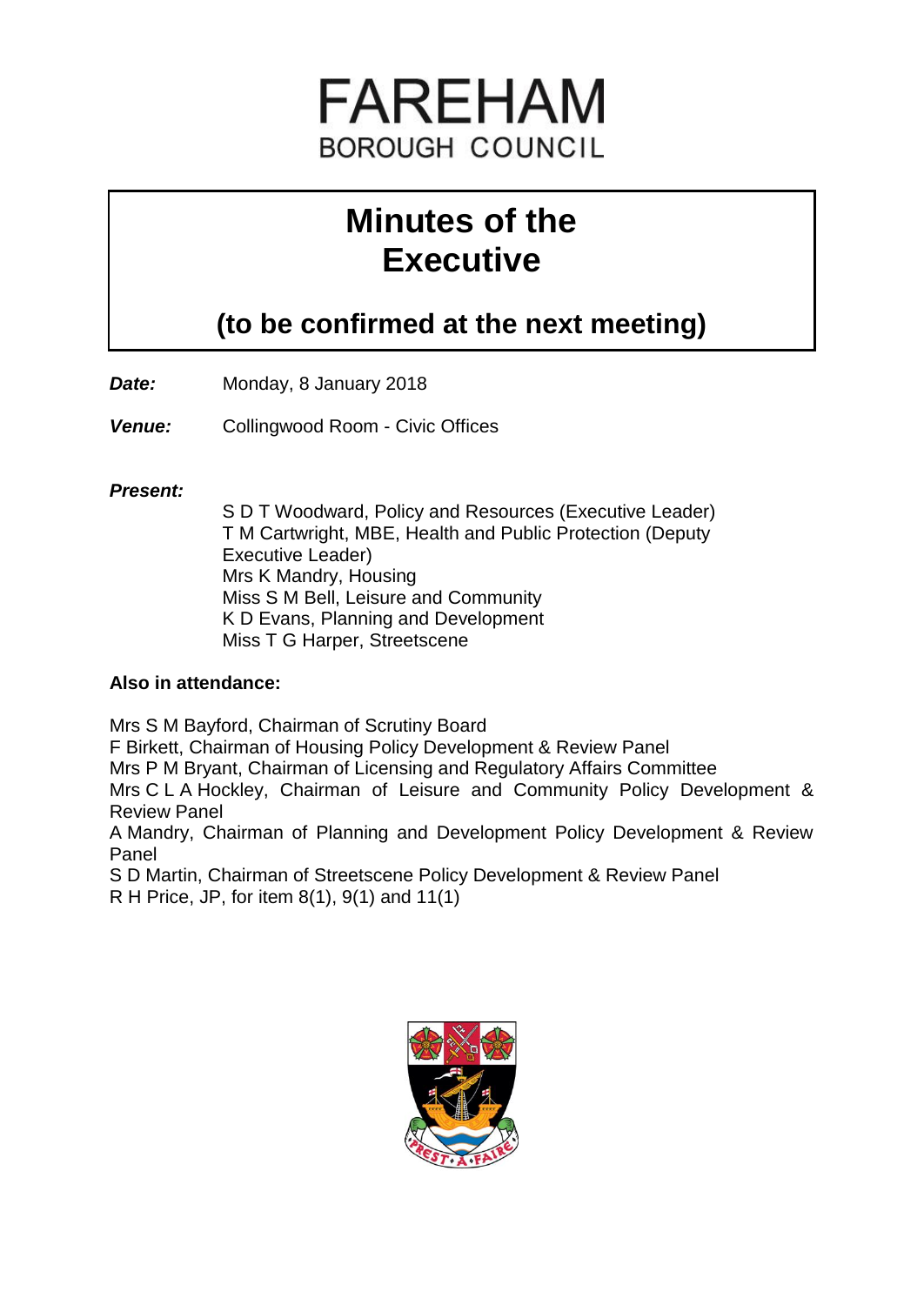#### **1. APOLOGIES FOR ABSENCE**

There were no apologies given for this meeting.

#### **2. MINUTES**

RESOLVED that the minutes of the Executive meeting held on 04 December 2017 be confirmed and signed as a correct record.

#### **3. EXECUTIVE LEADER'S ANNOUNCEMENTS**

There were no Leader's Announcements given at this meeting.

#### **4. DECLARATIONS OF INTEREST**

There were no Declarations of Interest made at this meeting.

#### **5. PETITIONS**

The Executive Leader announced that further to the presentation of a paper petition at the Council meeting in December opposing the building of 1,500 new homes in Warsash, Locks Heath, Park Gate and Titchfield, the petition has now been verified alongside the online petition which was running on the Council's website for the same request and it has now been confirmed that the combined number of signatures was 2,390.

The Executive Leader advised that this number is certainly significantly high and would ordinarily trigger a debate at Council. However, in this particular instance, as the petition was raised in response to the consultation on the Draft Local Plan, I am advised it would not be appropriate to debate this matter at the next Council meeting. This is to avoid any pre-determination issues where Councillors might publicly voice their opinions on how they will vote on site allocations for housing prior to the Local Plan being formally presented to Council for adoption; or prior to any planning applications on those specific sites coming forward to the Planning Committee for approval.

The Council will ensure that the petition is given adequate exposure and any Planning Applications which do come to the Planning Committee before the Local Plan is adopted will include reference to the petition via the Officer's report. The petitioner has been advised of this variation to proceedings and will be invited to attend the Council meeting and make a deputation on the subject when the Local Plan does eventually come forward for adoption.

#### **6. DEPUTATIONS**

There were no Deputations made at this meeting.

#### **7. MINUTES / REFERENCES FROM OTHER COMMITTEES**

Licensing and Regulatory Affairs Committee 28 November 2017 Minute 7 – Response to Government consultation on proposals for changes to Gaming Machines and Social Responsibility Measures.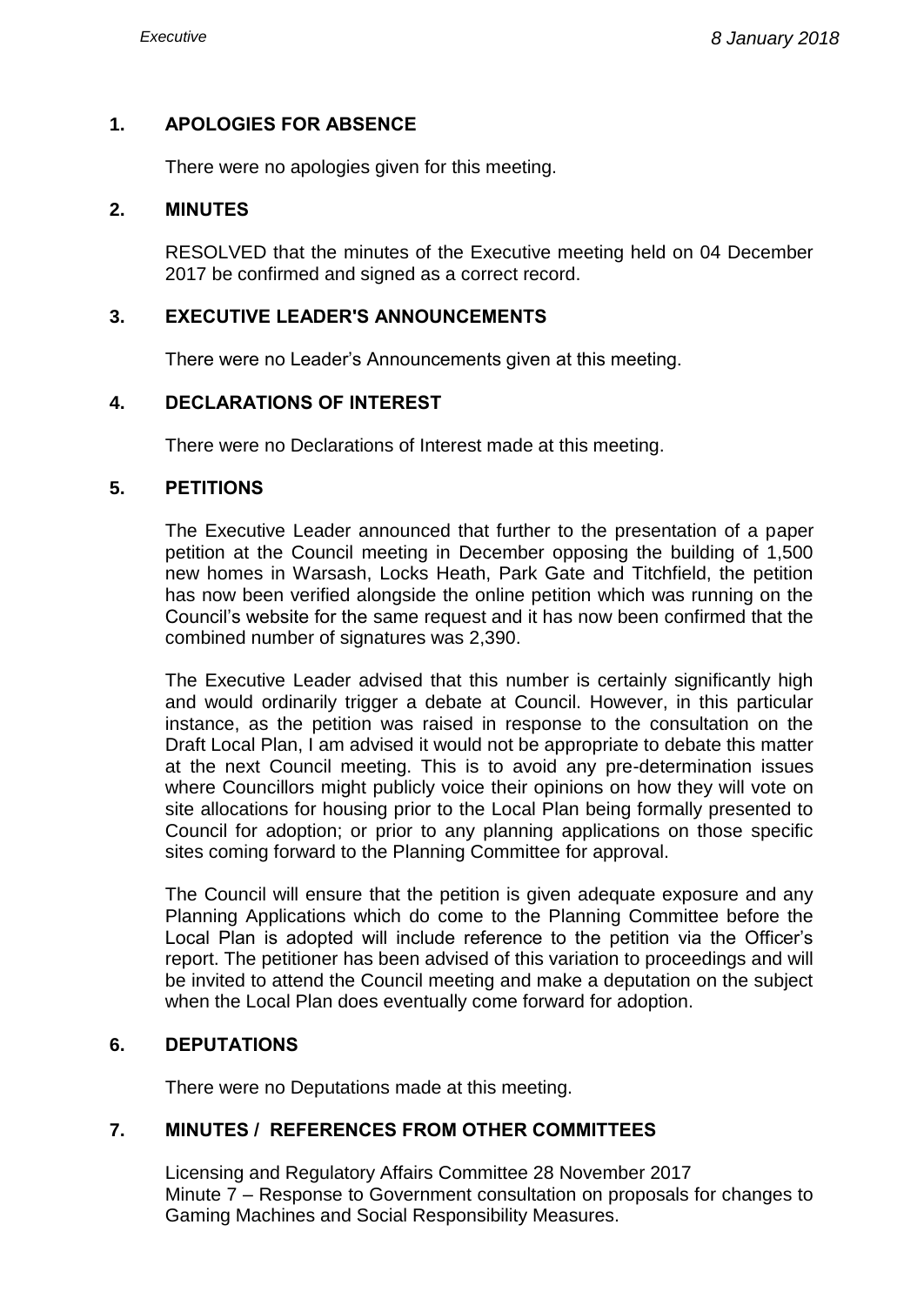The Committee considered a report by the Head of Environmental Health which outlines the Government consultation on proposals for changes to gaming machines and social responsibility measures and puts forward a suggested response to the consultation.

Members raised concerns that the regulation of time limits on individual players using gaming machines is inadequate and requested that the consultation response be amended to reflect these concerns.

RESOLVED that:-

- (a) the draft response be amended to reflect concerns that the regulation of time limits on individual players using gaming machines is inadequate; and
- (b) subject to the inclusion of (a) above, the draft consultation be recommended to the Executive for approval.

A report on this matter is at item 9(2) of the agenda.

Streetscene Policy Development and Review Panel 02 November 2017 Minute 9 – Review of the Hedge Cutting Contract

The Panel considered a report by the Director of Operations on a review of the Hedge Cutting Contract.

It was AGREED that the Panel:-

- (a) note the content of the report; and
- (b) recommends Option 3 to the Executive as the preferred option for endorsement.

A report on this matter is at item 12(1) of the agenda.

#### **8. STREETSCENE**

(1) Refuse and Recycling Collection from Service Roads in Portchester

At the invitation of the Executive Leader, Councillor R H Price, JP, addressed the Executive on this item.

RESOLVED that the Executive:

- (a) agrees to cease the collection of bins and garden waste sacks from the private roadways as detailed in the report; and
- (b) agrees the proposal that bins and garden waste sacks from the affected properties be collected from the edge of the public highway at the front of property.

#### **9. HEALTH AND PUBLIC PROTECTION**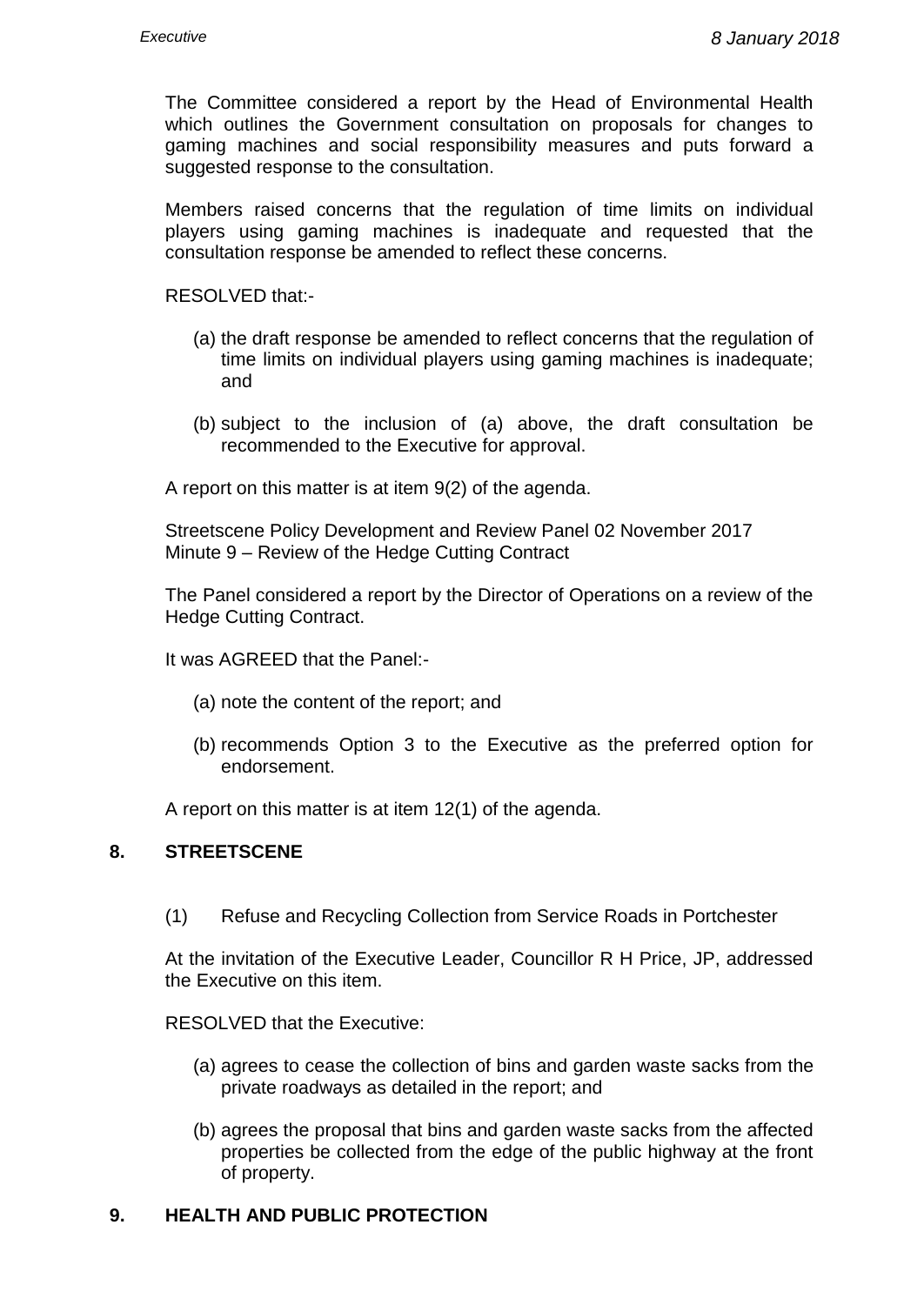(1) Air Quality and Traffic Modelling

At the invitation of the Executive Leader, Councillor R H Price, JP, addressed the Executive on this item.

RESOLVED that the Executive:

- (a) delegates authority to the Director of Planning and Regulation following consultation with the Executive Member for Health and Public Protection to agree that Hampshire County Council procure the services required for the next stage up to and including the Initial Plan submission and preparation of the Final Plan, as specified by the Joint Air Quality Unit (JAQU); and
- (b) approves the expenditure in relation to (a) above from grant funding provided by JAQU for this work, together with any subsequent unforeseen works agreed and funded by them as necessary.
- (2) Response to Government Consultation on proposals for changes to Gaming Machines and Social Responsibility measures

RESOLVED that the Executive:

- (a) agrees the draft response to the consultation as set out in Appendix A; and
- (b) subject to the inclusion of the comments made by the Licensing and Regulatory Affairs Committee, as per item 7 of the agenda, approves the response as the Council's formal response to the Government's consultation.

#### **10. PLANNING AND DEVELOPMENT**

(1) Proposed changes to Portchester Village Centre Car Parks

This item was deferred to allow a further report to be presented to the Executive to include a retail study on Portchester District Centre, detailing the totality of environmental improvements and proposed car park changes.

#### **11. POLICY AND RESOURCES**

(1) Finance Strategy, Capital Programme, Revenue Budget and Council Tax 2018/19

At the invitation of the Executive Leader, Councillor R H Price, JP, addressed the Executive on this item.

RESOLVED that the Executive: